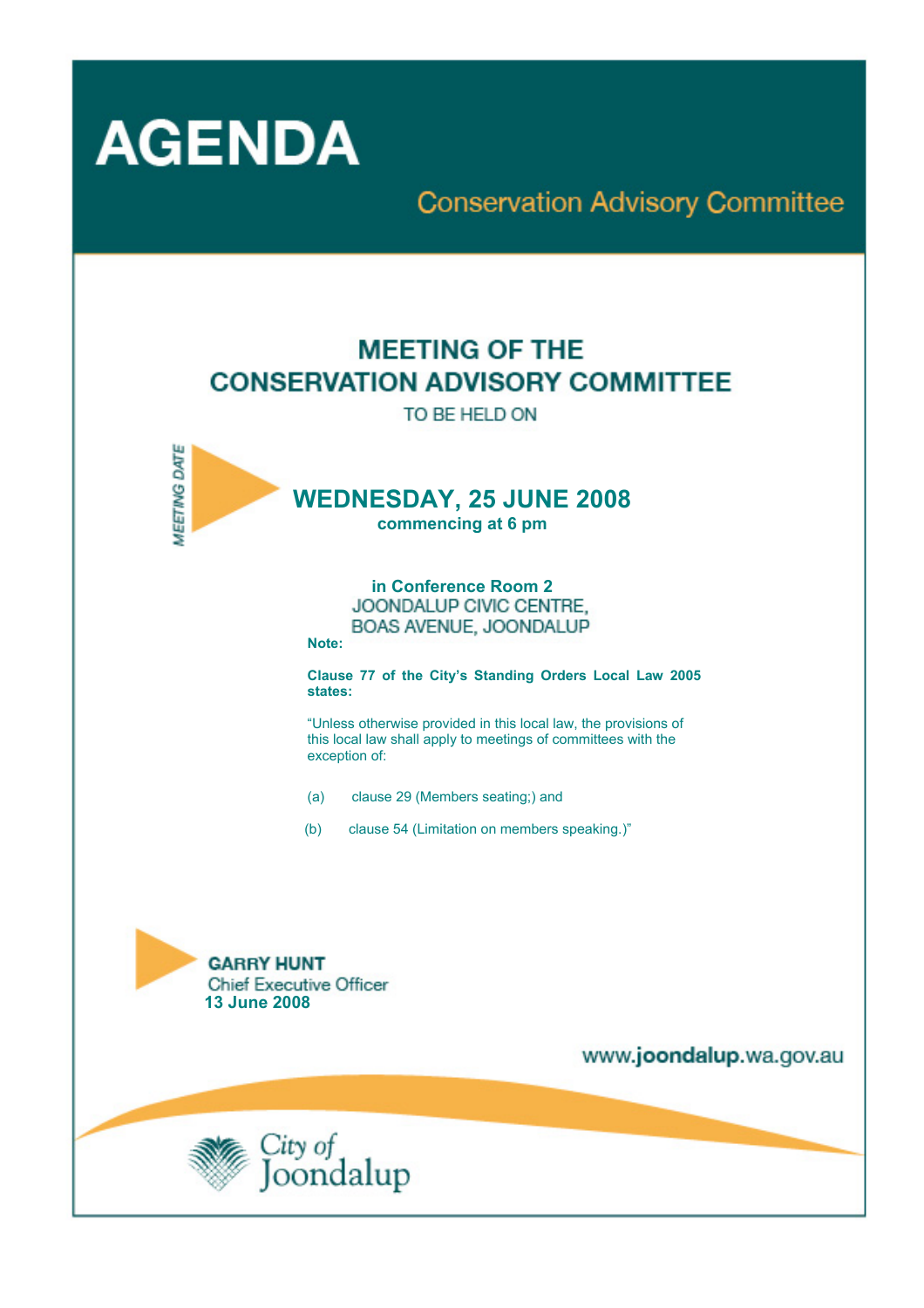# **CITY OF JOONDALUP**

Notice is hereby given that a meeting of the **CONSERVATION ADVISORY COMMITTEE** will be held in Conference Room 2, Joondalup Civic Centre, Boas Avenue, Joondalup on **Wednesday, 25 June 2008** commencing at **6 p.m.** 

GARRY HUNT **Chief Executive Officer Chief Executive Officer Joondalup** 13 June 2008 Western Australia

# **AGENDA**

#### **Committee Members**

Cr Mike Norman **Presiding Person** Cr Fiona Diaz Cr Marie Macdonald

Cr Sue Hart Deputy Presiding Person

Mr John Chester **Community Representative** Mrs Marilyn Zakrevsky Community Representative Ms Suzi Greenway **Community Representative**<br>Mr Barry Fitzsimmons **Community Representative** Community Representative Ms Phyllis Robertson Community Representative Dr Marjorie Apthorpe Community Representative Mr Tim Argus **Community Representative** Mr Steve Magyar **Community Representative** Mr Gary Tate **Community Representative** Ms Dorothy Lullfitz Community Representative

#### *Terms of Reference*

- $\triangleright$  To make recommendations to Council for the conservation of the City of Joondalup's natural biodiversity.
- $\triangleright$  To provide strategic input and when requested advice on issues relating to the conservation and management of the City's natural biodiversity.
- ¾ To promote partnerships between Council and the community to protect the City of Joondalup's natural biodiversity as contained within its various natural areas (bushland, wetlands and coastal environment).

#### **DECLARATION OF OPENING**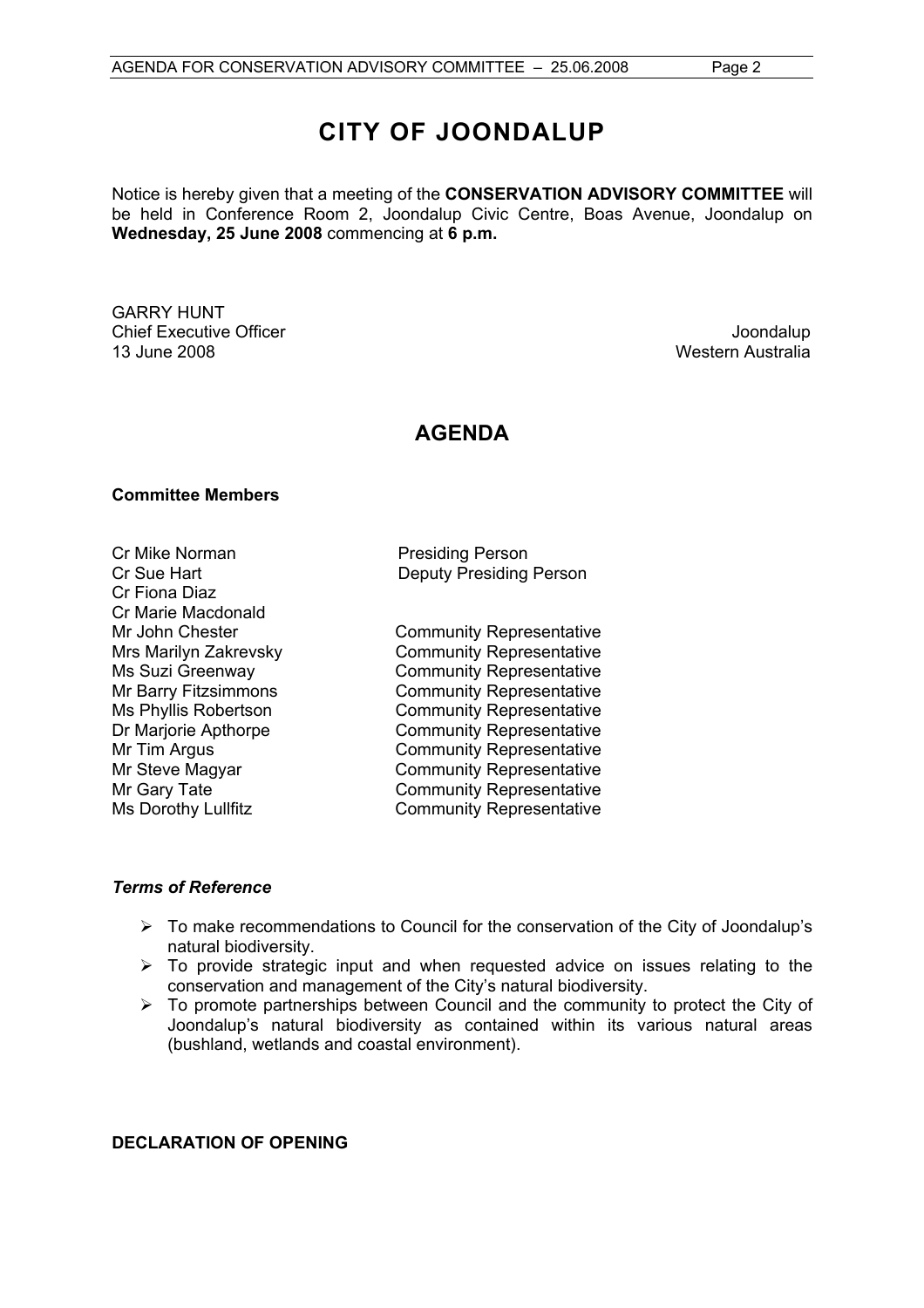## **APOLOGIES/LEAVE OF ABSENCE**

#### **CONFIRMATION OF MINUTES**

MINUTES OF THE CONSERVATION ADVISORY COMMITTEE HELD 23 APRIL 2008

#### **RECOMMENDATION**

**That the minutes of the meeting of the Conservation Advisory Committee held on 23 April 2008 be confirmed as a true and correct record.** 

### **ANNOUNCEMENTS BY THE PRESIDING PERSON WITHOUT DISCUSSION**

## **DECLARATIONS OF INTEREST**

### **IDENTIFICATION OF MATTERS FOR WHICH THE MEETING MAY SIT BEHIND CLOSED DOORS**

**PETITIONS AND DEPUTATIONS** 

### **REPORTS**

| Item 1 | <b>Conservation Advisory Committee -</b><br><b>Environmental</b><br>Education Planning Workshop - 25 June 2008 | Page 2 |
|--------|----------------------------------------------------------------------------------------------------------------|--------|
|        |                                                                                                                |        |

### **MOTIONS OF WHICH PREVIOUS NOTICE HAS BEEN GIVEN**

**REQUESTS FOR REPORTS FOR FUTURE CONSIDERATION** 

**CLOSURE**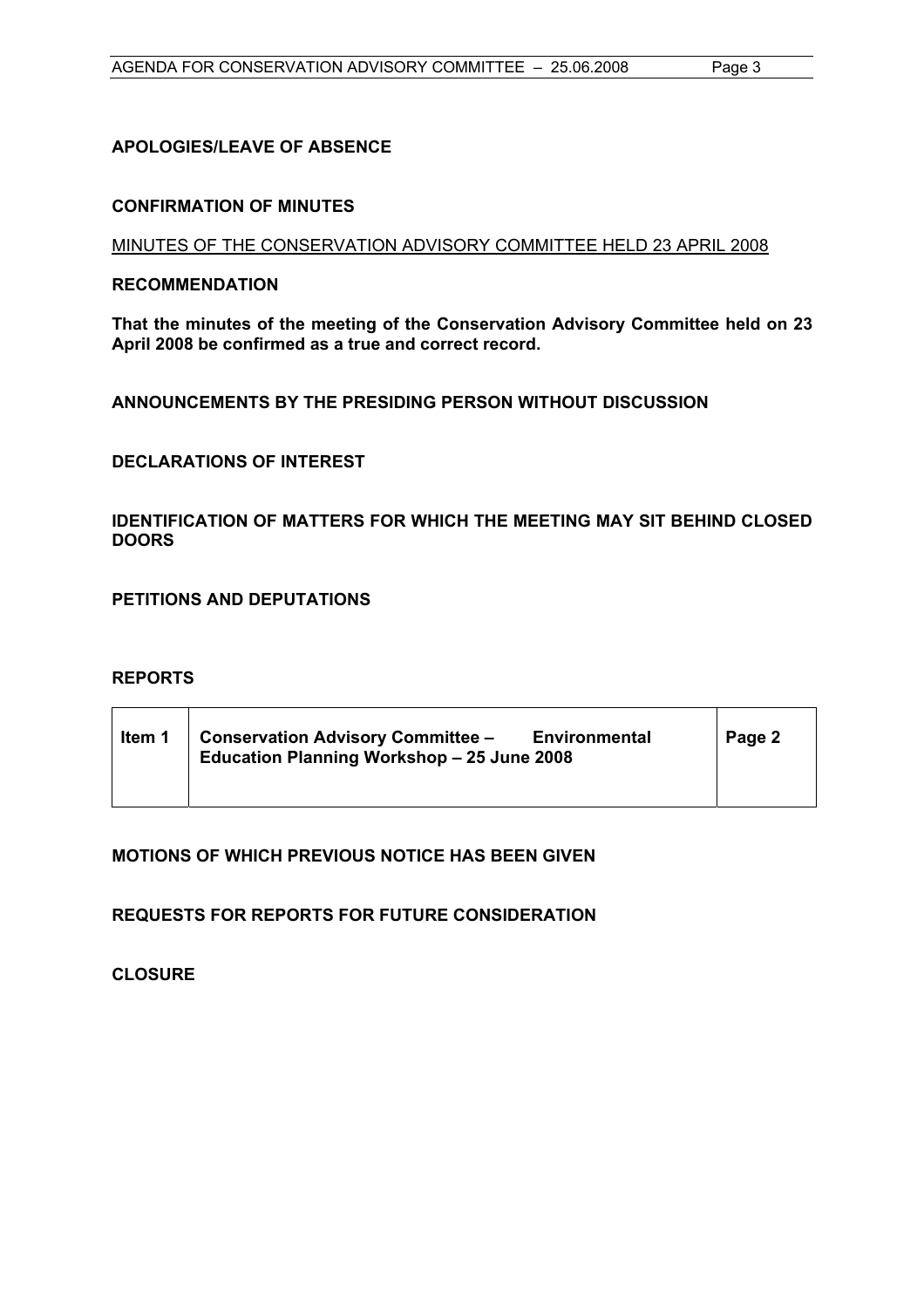# **ITEM 1 CONSERVATION ADVISORY COMMITTEE ENVIRONMENTAL EDUCATION PLANNING WORKSHOP – 25 JUNE 2008**

**WARD:** All

**RESPONSIBLE** Mr Martyn Glover **DIRECTOR:** Infrastructure Services

#### **BACKGROUND**

It was resolved at a meeting of the Conservation Advisory Committee (CAC) held on 23 April 2008 that the CAC hold an Environmental Education Planning Workshop at its next meeting on 25 June 2008 to develop ideas in relation to furthering the public's knowledge of biodiversity issues.

Subjects will include:

- Further development of the City's Virtual Herbarium CD.
- Development and promotion of brochures on biodiversity.
- The role of Friends groups in promoting and passing on knowledge of the City's natural open spaces.
- Opportunities available to extend knowledge on local biodiversity issues to local schools.
- Possible development of an environmental educational DVD
- Further development of a marketing plan.

#### **Conducting of Workshop**

The options available to the Committee are to either close the meeting and conduct the workshop or adjourn the meeting. Should the Committee wish to adjourn the meeting the following information is provided.

Clause 63 of the Standing Orders Local Law 2005 states:

#### "*63. The meeting do now adjourn – effect of motion*

*(1) If a motion "that the meeting do now adjourn", is carried then the meeting is to stand adjourned to a time and date specified in the motion, or where no time*  and date is specified, to such time and date as the presiding person shall *declare."*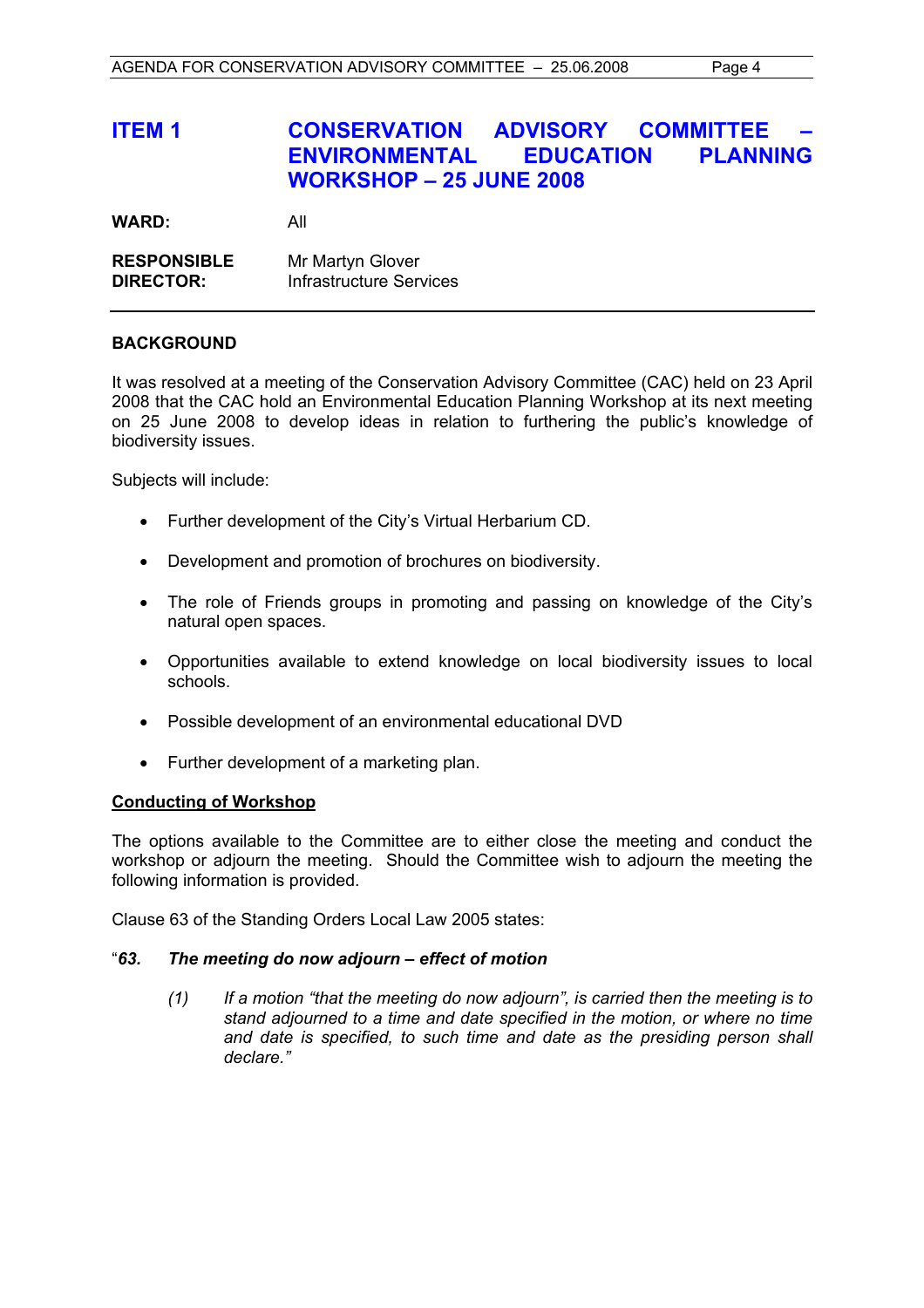To assist, the followings Motion are provided:-

#### **Motion to adjourn meeting**

**That the Conservation Advisory Committee meeting do now adjourn** *(specified time can be given)*.

Workshop is then conducted.

#### **Motion to resume meeting**

**That the Conservation Advisory Committee meeting be resumed.**